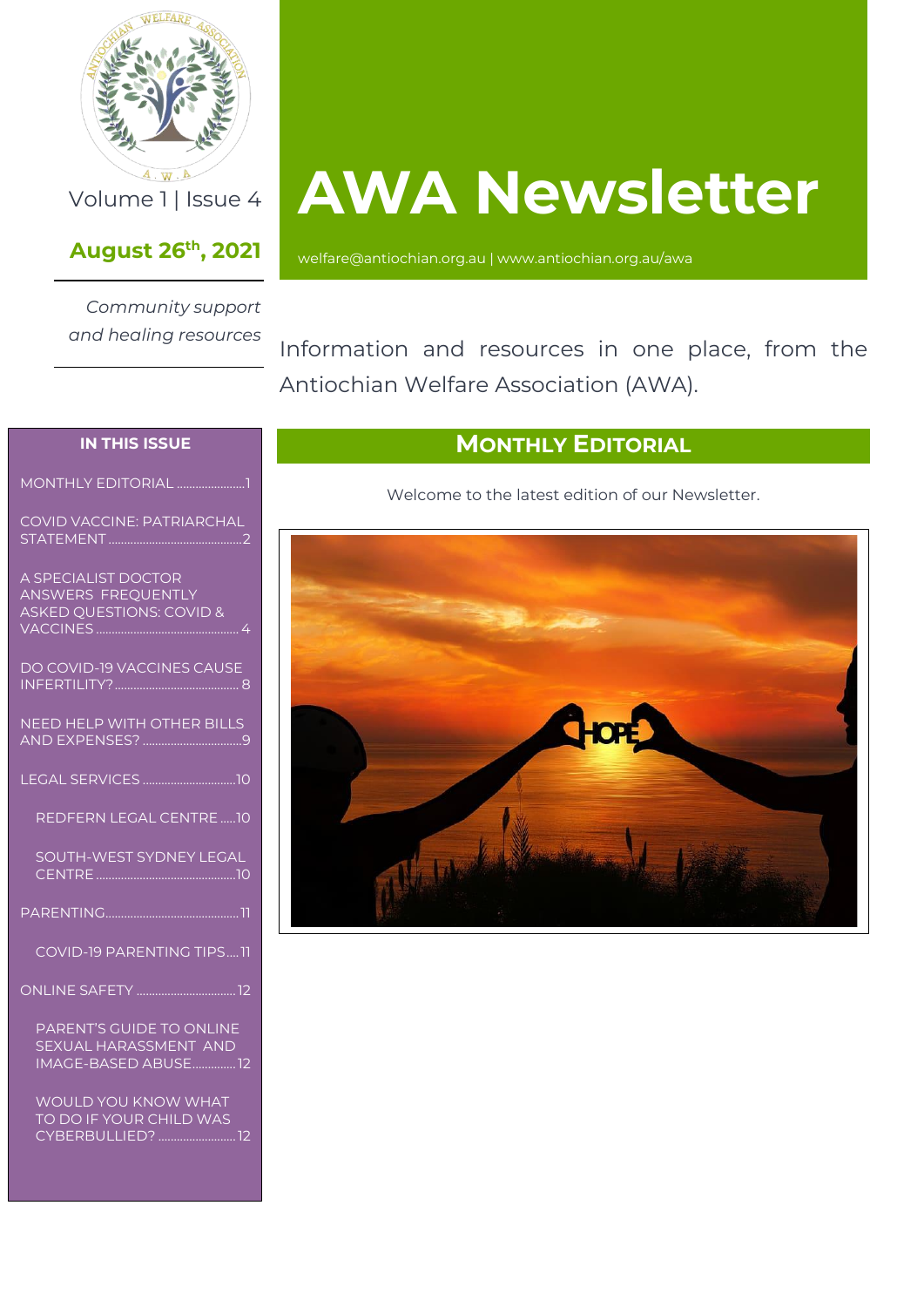### <span id="page-1-0"></span>**COVID VACCINE: PATRIARCHAL STATEMENT**

### **Statement of the Antiochian Orthodox Patriarchate on COVID-19 Vaccines**

**Damascus, Syria | February 8th, 2021**



*Considering the spread of Covid-19 pandemic which afflicts the world and its people today, and subsequent to the production of its vaccines, the Antiochian Orthodox Church, after consultation between His Beatitude and the Antiochian Hierarchs, would like to clarify the following to her faithful:*

1. In the Pastoral Letter issued in 2019, the Church reaffirmed "the sanctity of life and the necessity of respecting it alongside her openness to scientific advancement." In the same context and believing in the pivotal role played by scientific progress throughout the ages, the Church encourages scientific research and scientists, and blesses every proper initiative that contributes to the progress of humanity and relieves human suffering. Therefore, she offers her prayers for all those working to safeguard and serve human life, including researchers, scientists, medical doctors, nurses, and all healthcare workers in hospitals. She pleads for their protection, especially that, in this pandemic, they have showed unique dedication, continuous vigilance, and heroic self-sacrifice. May God strengthen them with His grace. May they be faithful co-workers with Christ our God, the Physician of our souls and bodies. The Church also offers her prayers for the healing of all the sick, the sustenance of their families, the comfort of the bereaved, and the repose of the souls of those who have departed in hope of resurrection and eternal life.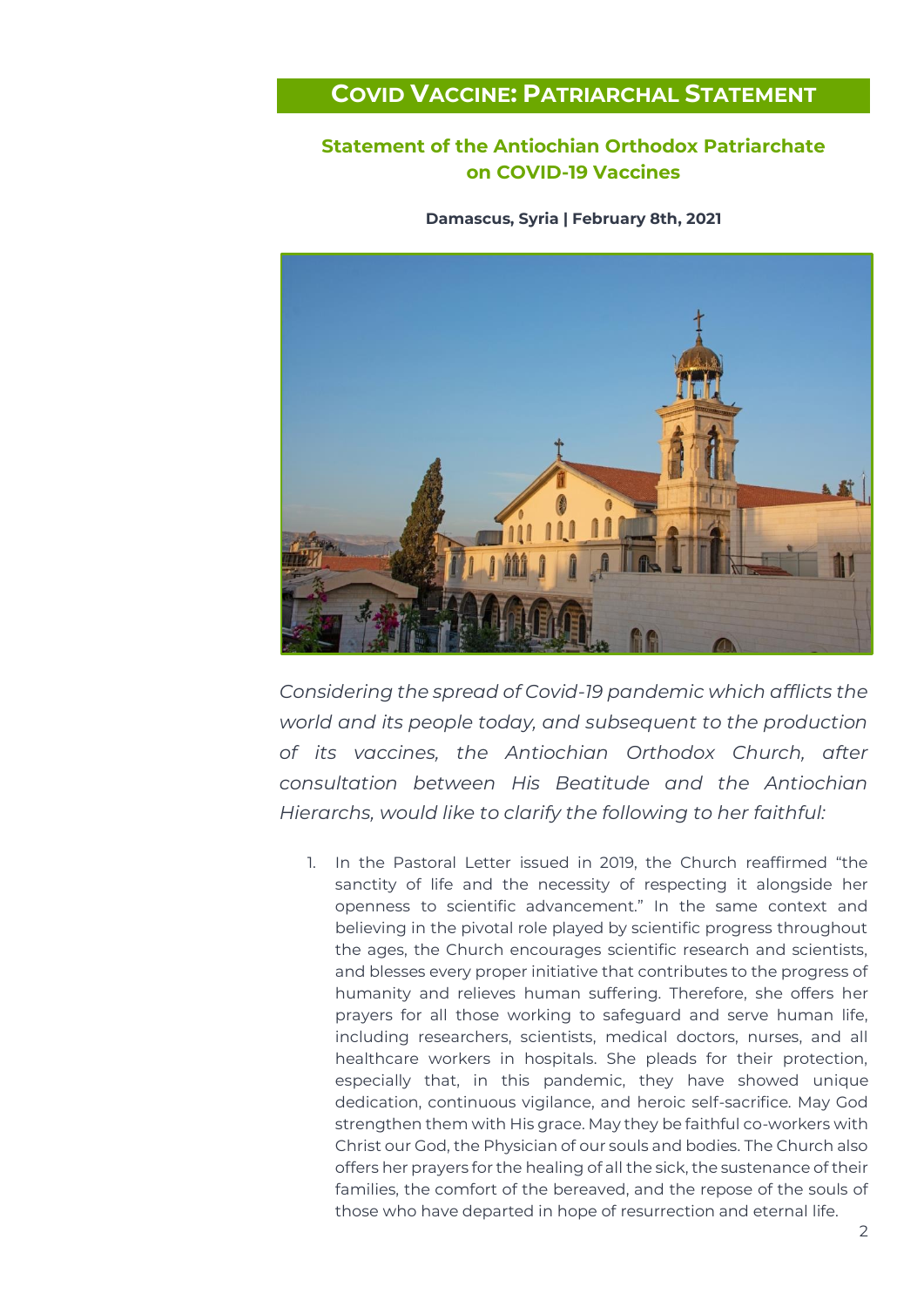- 2. After scientists have prepared a set of Covid-19 vaccines and in reviewing various medical reports and consulting with specialists, the Church considers that the matter of vaccination is not the specialty of the field of theological and spiritual studies, but rather specific to the field of medical sciences and its authorities. The decision regarding taking the vaccine is a personal decision. Every faithful has the right to make this decision in consultation with his or her doctor.
- 3. This pandemic continues to pose a threat to human life, since the health specialists have not yet found a cure for it despite the immunity that the vaccine provides, which we hope is effective. Thus, the Church draws the attention of her faithful to the importance of continuing to adhere to all health measures requested by the competent authorities, whether before or after vaccination, in order to further preserve the safety of society and human life. Moreover, we note that the present vaccines were made in record time with the aim of limiting the spread of the pandemic, thanks to the contemporary medical and technological progress, the concerted scientific efforts, and the procurement of necessary resources.
- 4. The Church warns against any political or commercial exploitation of the issue of vaccines, especially against withholding them from marginalized groups and distributing them in a way that contradicts the principles of equality, justice, and solidarity among all people.
- 5. The Church understands that there are different existing opinions stemming from fears and concerns that are being circulated in the media in an atmosphere of fear, anxiety, and intimidation. This atmosphere is caused by the way the issue of public health has been tackled and the many pressures that were and are still being practiced. Some have set out to address this issue based on their desire to preserve the gift of life, but without neglecting their faith and spiritual background. The Church confirms that all these people, regardless of their different opinions and various positions, remain her children. She invites them to preserve the bond of peace, unity, and love that brings us together in Christ.
- 6. There is no doubt that all preventive health measures and vaccinations are beneficial to our physical safety. However, we must not overlook the importance of our spiritual safety, which requires us to turn to that "safe distancing" that we, as humans, practice between us and God, our fellow human beings, and our natural environment. We live in estrangement from God, in a conflict with our brother, and in an incursion into our vital environment through an insatiable consumption of its resources. This situation is dealt with by changing our behavior through sincere repentance, returning to God in prayer and a life of communion and service. We must renounce whatever harms ourselves, our brother, and our environment. We are called to live the mystery of Divine Thanksgiving, being grateful for God's gifts and mercies, and igniting our hope through reading the Holy Scriptures, the lives of the saints and their teachings. The permanent fellowship with God and all his saints incites the church militant to join the church triumphant, so the latter pours upon the former Divine graces of sincere love, courageous spirit, and genuine solidarity with our fellow human beings.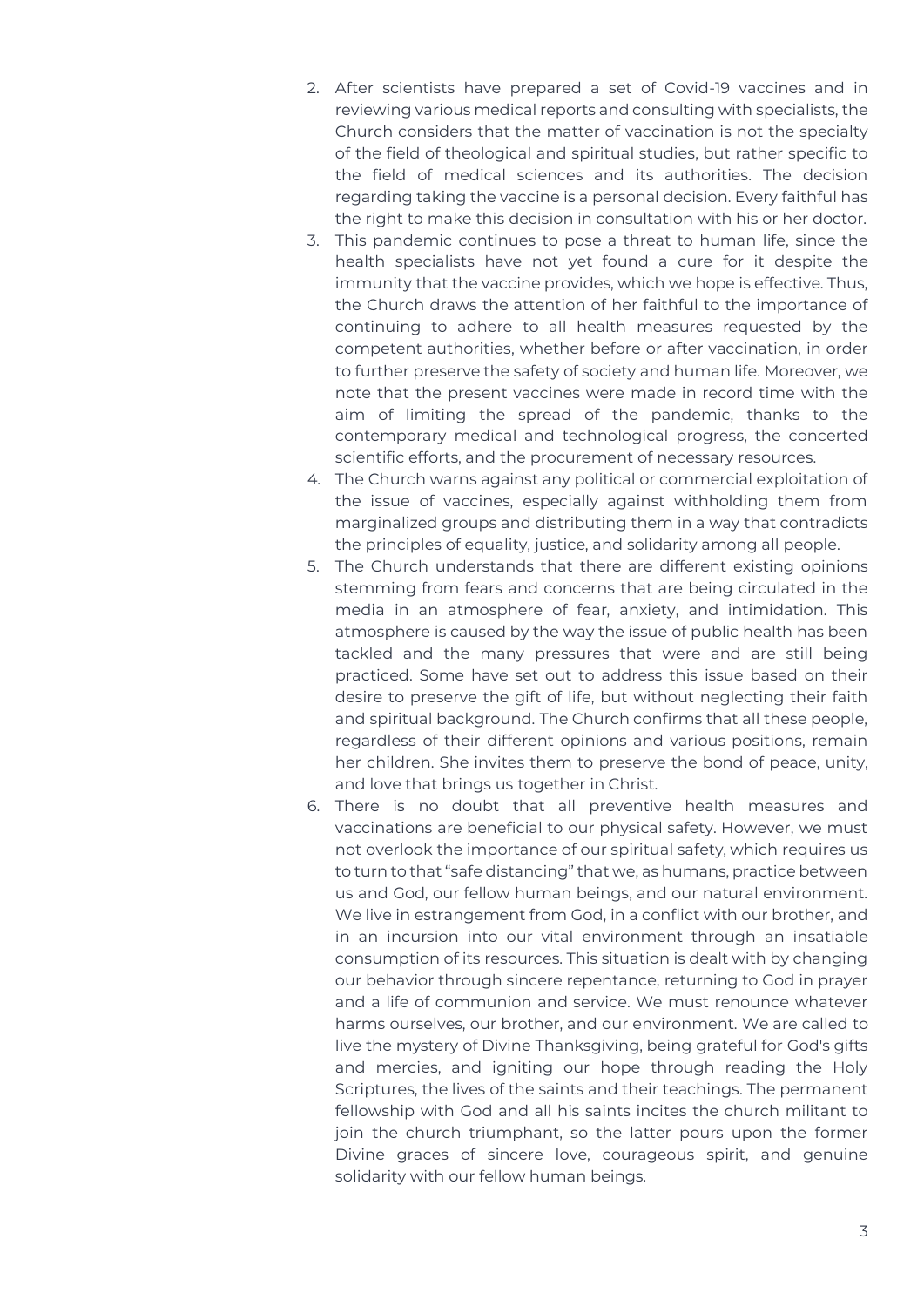7. Finally, the joy springing from our belief that Christ is with us until the end of time makes us companions on the way with our Fathers who followed the path of struggle in every time and place. This joy strengthens us in the face of every evil and iniquity, and makes us like them, able to overcome, with God's grace and through concerted efforts, the challenges that face our journey, so that God may be glorified in our words and deeds.

### <span id="page-3-0"></span>**A SPECIALIST DOCTOR ANSWERS FREQUENTLY ASKED QUESTIONS: COVID & VACCINES**

#### *Some of your COVID-19 and vaccine questions answered…*

#### **Written by Dr. Samar Ojaimi | August 2021 | Melbourne, Australia**



To help our parishes make an informed decision about the COVID-19 vaccine, the sections below address some common questions about the virus and vaccines. May Our Lord and Saviour enlighten us as we remember, according to the Wisdom of Sirach, "God's works are never finished, and from Him health is upon the face of the earth".

#### **What is COVID-19, and isn't it the same as the flu?**

COVID-19 belongs to a family of viruses called coronaviruses. The 'flu' is caused by the influenza virus. Both are respiratory viruses, which means they get into the body through our airway, causing symptoms such as runny nose, cough and sore throat. Our immune system fights the viruses to get rid of them and causes us to feel sick with fever, muscle aches and pains, headaches and sometimes upset tummies. With the flu, most people recover, though some can get bad lung disease, bacterial infections and die. With COVID-19, some people's immune system kicks into overdrive and causes much more inflammation than what is required, causing lung, kidney and heart failure. The inflammation that COVID-19 causes can also lead to clots in the brain and heart attacks. Sadly, the inflammation can become so overwhelming that death can occur. So, compared to the Flu, COVID-19 behaves differently, is deadlier and is also more easily transmitted. COVID-19 is also causing a 'Pandemic' because it is a new virus spreading around the world, and our immune system has no memory or prior knowledge of it.

Both viruses spread through droplets and the air and therefore can be stopped by precautions such as wearing masks, keeping distance from others and hand sanitising.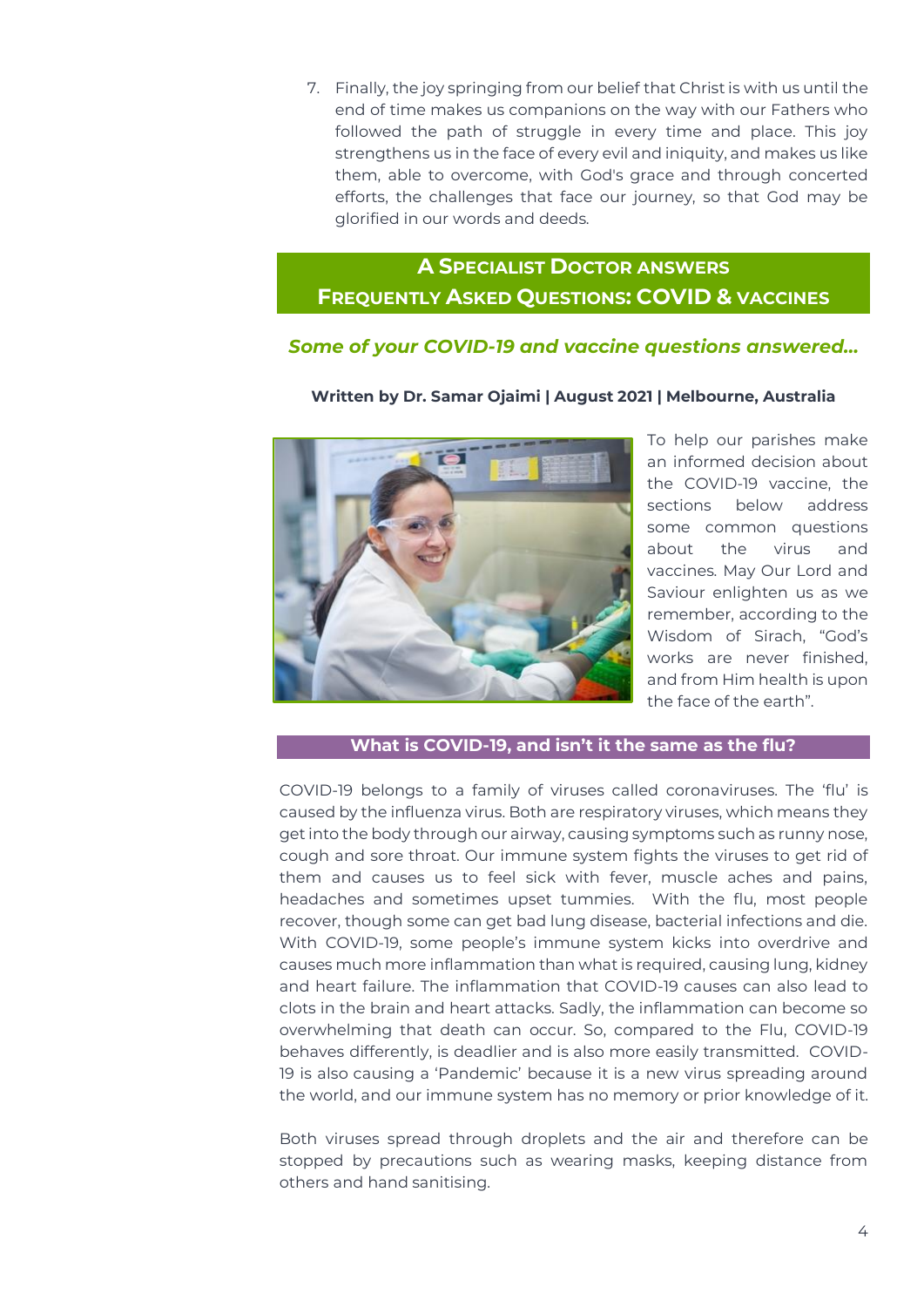#### **Isn't COVID-19 treatable?**

In many, COVID-19 gets better on its own. Some need admissions to hospital for oxygen because their lungs are full of infection and cannot oxygenate well. Some people need breathing tubes. In some, their lungs get so full of infection, they need to be



bypassed so that machines can oxygenate their blood until they recover. Sometimes, kidneys fail and need dialysis. To treat inflammation caused by COVID-19, we use strong anti-inflammatory medications that stop inflammation signals and protect the organs from more damage. Because of the risk of blood clots with COVID, we use blood thinners to prevent them. There are also medicines that target the virus directly, called antivirals and antibodies, which may help clear the virus from the body. Lots of other medicines have been investigated including vitamins and older medications, such as an antimalarial called hydroxychloroquine and a worm medication called ivermectin. However, many of these have been shown to either not work or haven't been used on enough people to know if they do work.

Unfortunately, while these medicines help, they don't always work. In Australia, 2.3% of people who get COVID-19 die (~2 in 100 people). The best way to avoid dying from COVID-19 is to avoid getting COVID by following restrictions or get vaccinated against it.

#### **What do the different COVID-19 virus strains mean?**

Viruses use our own cells to multiply and continue to spread. In doing so, their genes alter slightly and consequently changes their behaviour. For COVID-19, the virus morphed into different strains, which we call by the Greek Alphabet with the Alpha strain being the original strain from Wuhan, China. The delta strain began in India and is the main strain now circulating.

Unfortunately, the changes in the Delta strain have made it spread more quickly and cause more severe disease. Despite this, while vaccine effectiveness differs between strains, the vaccines still work against the Delta strain preventing severe COVID-19 disease.

#### **What are vaccines and how do the COVID-19 vaccines work?**

After our immune system fights an infection, it develops memory so that next time we are faced with the exact same virus, we quickly make antibodies that stop us getting sick. Vaccines use this ability to protect us against viruses we haven't seen before. For example, with the COVID-19 vaccine, we develop antibodies to a bit of the virus called the spike protein, so that if we catch the virus, we can fight it without getting the bad inflammation.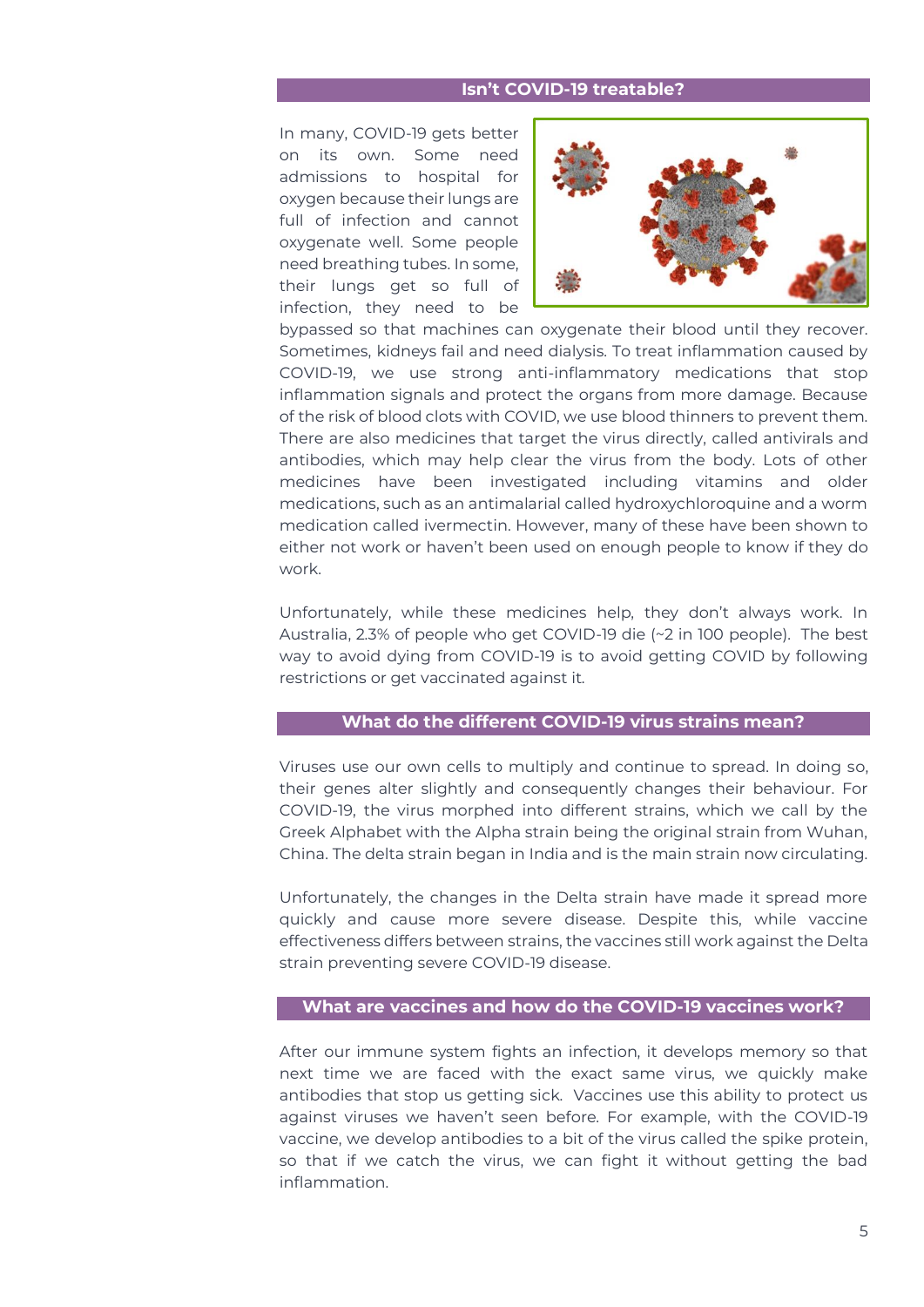Vaccines come in different forms. For COVID-19, in Australia, we have different vaccines currently available:

- 1. **Vaxzevria**, made by the company **AstraZeneca**, is a vaccine which uses the body of a harmless virus to get into our immune cells, which then start making the spike protein. Because the spike protein is foreign to our body, our immune system interprets as a new infection, clears it and in the process makes antibodies and develops memory.
- 2. **Comirnaty**, made by **Pfizer-BioNTech**, and Spikevax, by Moderna, both use a lipid (fat) sphere to carry that the spike protein message (called mRNA).
- 3. **Covavax**, by **Novavax**, is coming later in the year. This vaccine has the actual spike protein inside it, which stimulates the immune response.

None of the vaccines have the equipment to enter and alter our genes, or to cause COVID-19 illness. Our body completely clears all the components of the vaccines within a few days.

#### **What is inside the COVID-19 vaccine? I'm told there is a chip that can track me.**

Vaccines are composed of mostly water, with the active ingredient being the message that makes the spike protein. In some vaccines, like the Novavax vaccine, there are components which help boost the immune response, called adjuvants. Otherwise, there are also stabilisers that vary according to the vaccine, made up of various sugars that are naturally found in nature, and all in very small amounts. The mRNA vaccines, including Pfizer, have lipids that make up the sphere that carries the message.

Some people have concerns about a hidden chip. This is not possible for several reasons. The amount of vaccine injected is clear and very small (0.3- 0.5mls) and could not hide a functional chip. Even if a microscopic chip is present, our immune system, attacks it like it does viruses and expels it. Have you ever noticed what happens when you get a splinter in your finger?

#### **I'm worried that the vaccine was rushed, and corners were cut in making it.**

Over the years, vaccines have saved many lives. They are routinely given to children around the world and are very safe. Normally, it takes many years to make a vaccine. The vaccine is first tested in the laboratory, and then in a small number of volunteers. Once the right dose is found, it is tested on a larger number of people to see its effect. If it works, it is then tested in many more people to confirm and to assess for side effects. Side effects, otherwise, also known as adverse events, mean a reaction to a medicine or vaccine and can vary from mild such as sore arm to more serious side effects. Once this process is completed, companies start making it in bulk. Trials take money and time, as volunteers are hard to find if infections are not common.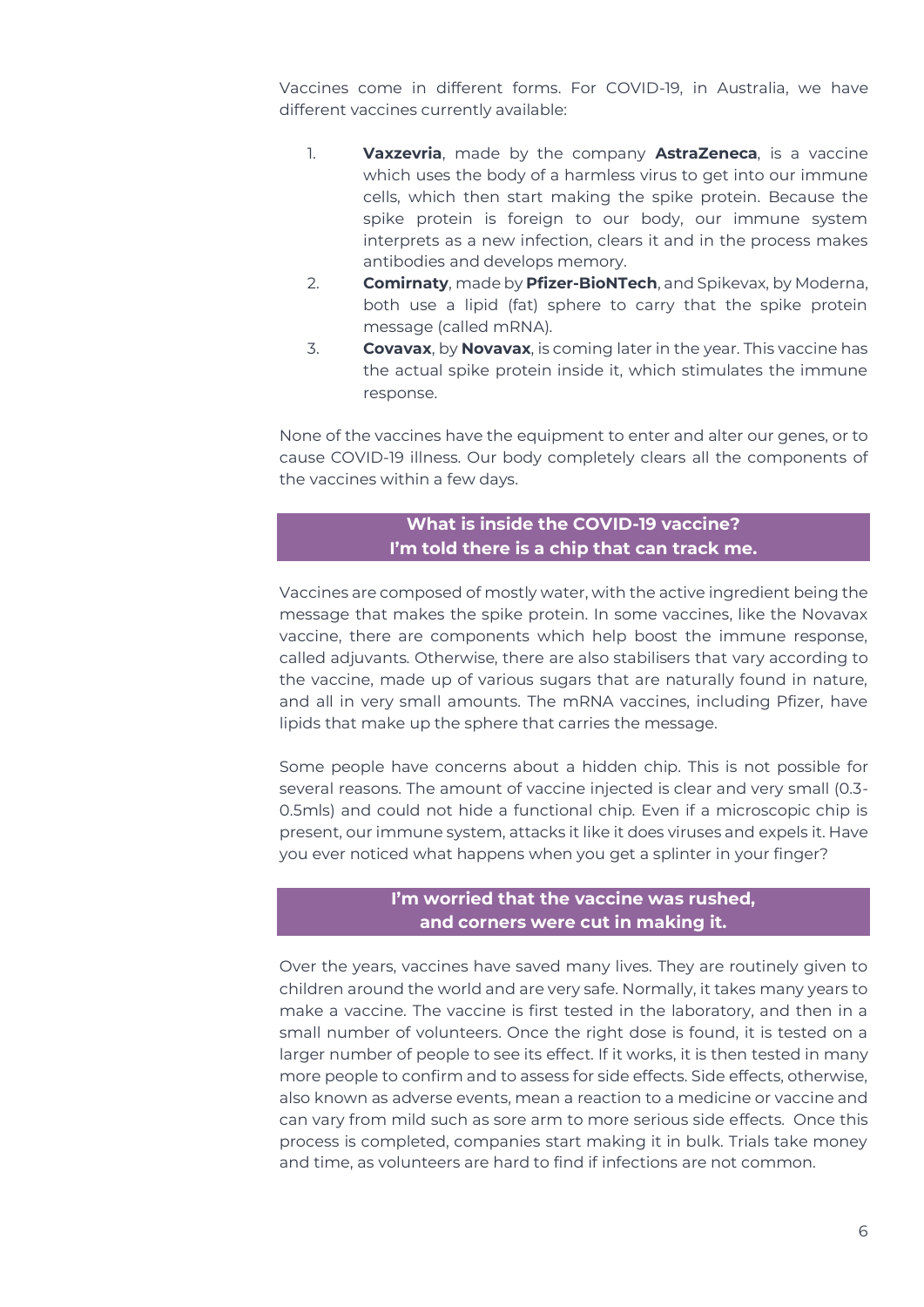When it came to making COVID-19 vaccines, the science behind the vaccines wasn't new, because they were being investigated for other coronaviruses. Given the pandemic, there was also a very large number of infections, making it much quicker to get volunteers to test the vaccine and move through all the right steps quickly. Because of the urgency to stop people dying, a lot of money was also put into the trials. Also, the companies that make the vaccines invested significantly, and started production even before being certain the vaccines work – a risk that paid off. No corners were cut in making the vaccines. In fact, they were approved by the medical authorities (TGA) who ensure they are safe, before being released for use in the public.

#### **Are the vaccines safe?**

#### **I've heard that they cause allergies, clots and heart issues?**

So far, more than 4.9 billion doses of COVID-19 vaccines have been given to people around the world. In Australia, by 15 August 2021, 15.3 million doses have been given. The TGA continually monitors the vaccines and reports on side effects. So far, the vaccines are shown to be very safe and effective, including in children older than 12 years and pregnant women. The most common side effects include a sore arm, headache, muscle pain, fever and chills. These effects are mostly expected and caused by our immune response to the vaccine.

Allergies can be common, especially to things we eat such as egg, nuts, and medications such as penicillins. However, allergy to the vaccines is uncommon. Serious allergy, called anaphylaxis, is very rare, and is also very treatable. Vaccine are given in specialised centres that can manage allergies. In some people, because of the immune response, they can develop hives (urticaria) after the vaccine. This does not necessarily mean you shouldn't have your other doses of vaccine.

Blood clots can very rarely occur with the AstraZeneca vaccine. They occur after the immune system accidentally makes antibodies that attack platelets, which are things that help us clot when we injure ourselves. So far in Australia we have had 112 cases of this rare side-effect, out of 8.1 million doses. Because we know how to treat it, death from the clots is extremely rare, even rarer than dying from getting hit by a car. Also, it is important to remember that COVID itself causes clots. If you experience a bad headache, tummy pain, shortness of breath within the first 3 weeks of getting your vaccine, it is important you seek medical care early.

The Pfizer-BioNTech vaccine can rarely cause inflammation of the lining of the heart and heart muscle, more commonly in young men. However, this tends to settle on its own after a few days.

It is important to understand that all medicines and vaccines come with some risk, even a simple Paracetamol. However, the risks of the vaccine are much less than the risk of COVID-19.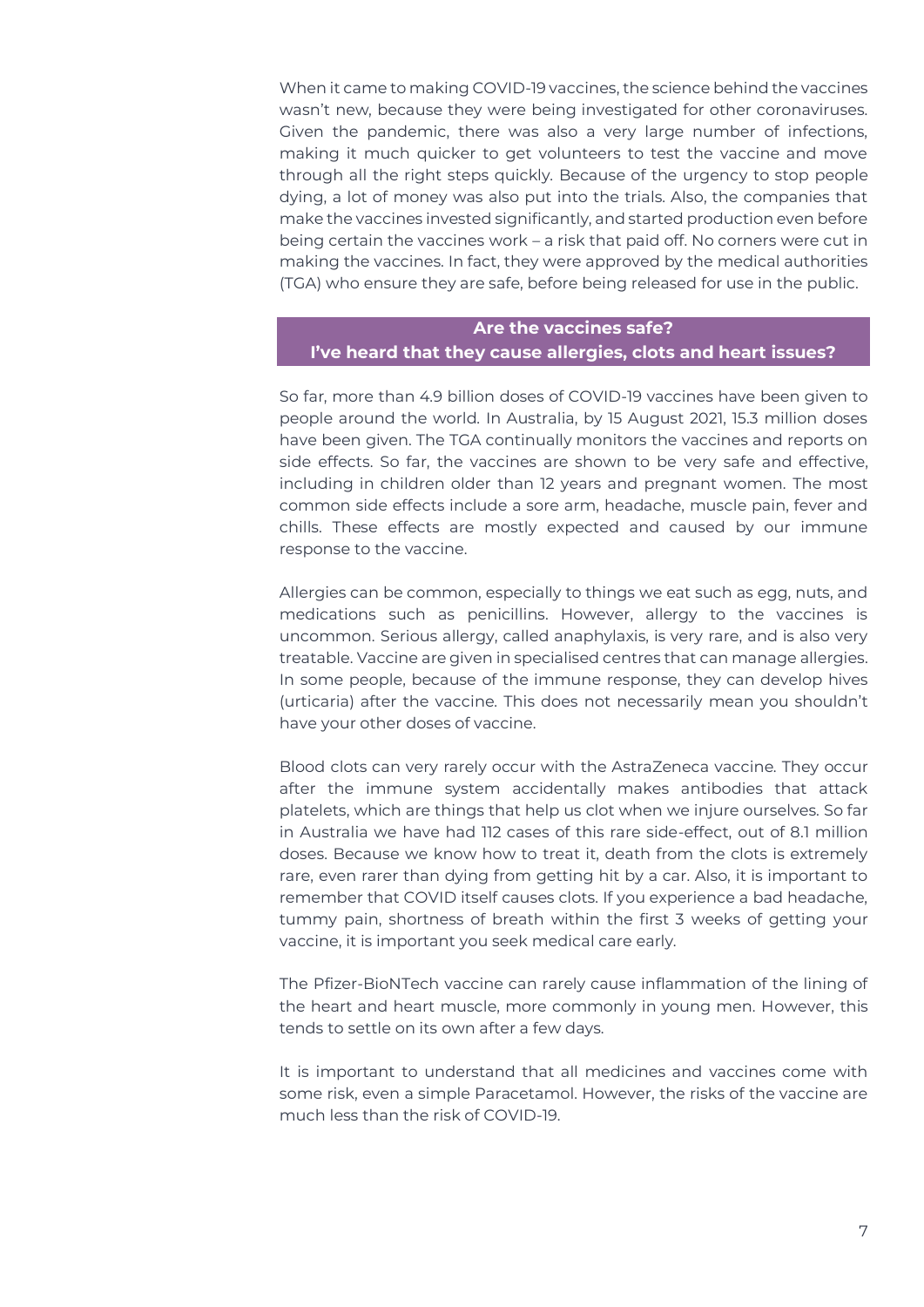#### **But does the vaccine work? I've heard that people are still getting COVID.**

How well a vaccine works depends on how well it prevents someone from getting the virus, how well it prevents us from passing the virus to others, OR how well it prevents bad sickness and death. The COVID-19 vaccines may not be as good at preventing infection or spread, but they are all excellent at preventing death. Around the world, almost everyone dying is unvaccinated.

Getting the vaccine, even if you've had COVID-19 previously, will keep you and your family safe from bad COVID-19 and ensure we return to normal life. No doubt you have many more questions. Please make time to speak to your GP to discuss them and clarify any questions.

From a medical perspective, the fact that we have these vaccines available to us is nothing short of a miracle. It is God's inspiration that allowed these vaccines to become available and have already saved many lives. By getting vaccinated, not only will you protect yourself, but also those around you who have a weak immune system and can't respond as well. It becomes a case of "love your neighbour as yourself" (Matt 22:39). The sooner we get vaccinated, the sooner we can start living with the virus, like we currently do with the Flu virus.

May Our Lord guide you in making your decision. May we be reminded that: "Healing comes from the Most High", for "He gave skill to men that He might be glorified in His wonders" (Wisdom of Sirach 38:1-6).

*Dr. Samar Ojaimi MBBS (hons) FRACP FRCPA PhD is a member of St. Paul Antiochian Orthodox Church, Melbourne; is a Theology student, and a doctor working for Monash Health in Infection Infectious Diseases, Immunology, and Immunopathology.*

### <span id="page-7-0"></span>**DO COVID-19 VACCINES CAUSE INFERTILITY?**

#### *Is it true?*

The Federal Health Department has provided the following answer:

*"The TGA will not approve a vaccine for use in Australia unless it is safe and effective. This includes impacts on fertility. None of the COVID-19 vaccines currently approved, or under review by the Therapeutic Goods Administration (TGA) cause sterilisation/infertility. Find out more below."*

To read more, visit the Department of Health or [CLICK HERE.](https://www.health.gov.au/initiatives-and-programs/covid-19-vaccines/is-it-true/is-it-true-do-covid-19-vaccines-cause-infertility)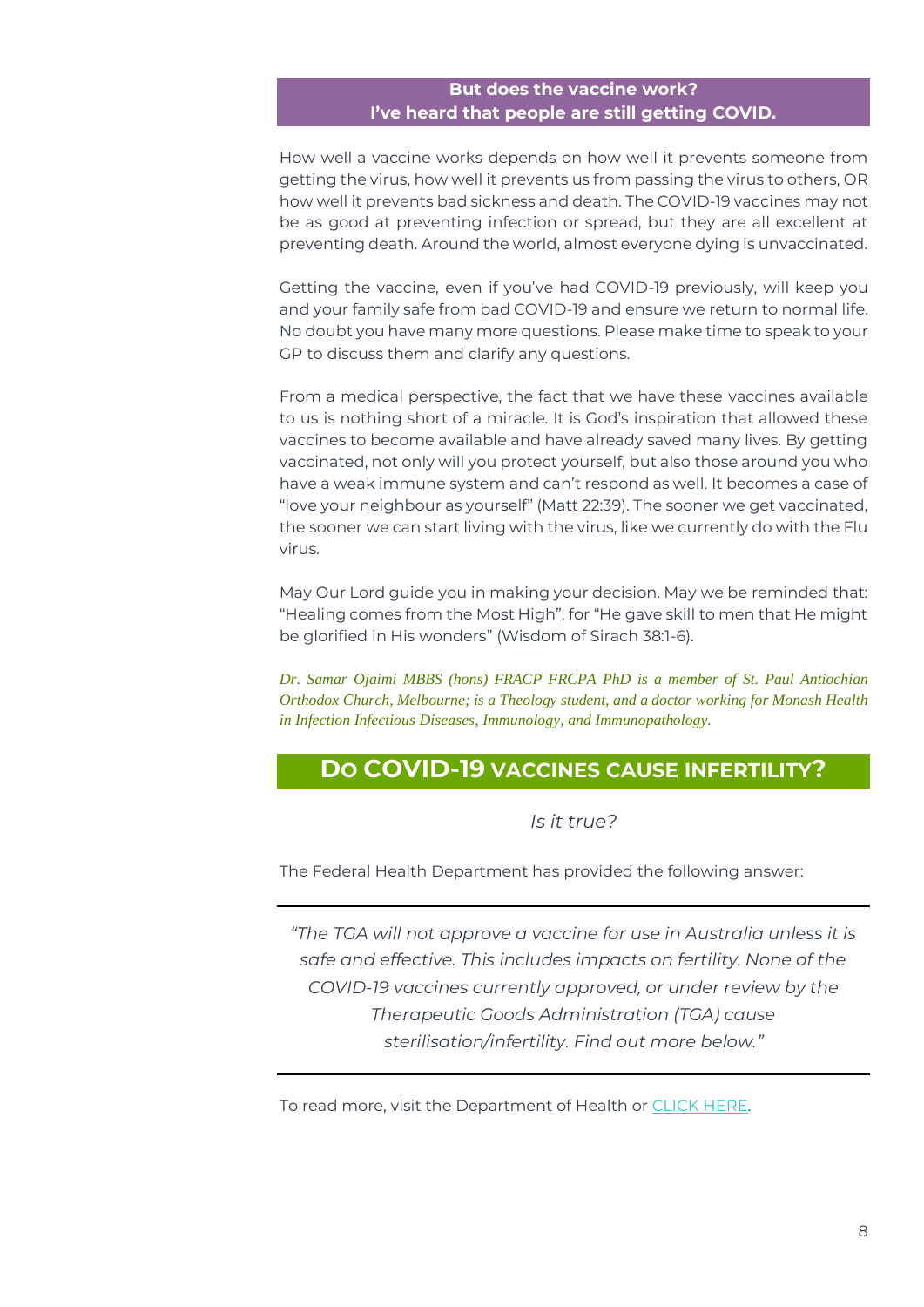#### <span id="page-8-0"></span>**NEED HELP WITH OTHER BILLS AND EXPENSES?**

#### **Sydney Water**

Sydney Water offers many services to help with your bills, such as:

- Extend your due date
- Set up a payment plan
- Set up Centrepay payments
- Request essential plumbing work
- Apply for a pensioner rebate
- Call us for confidential advice
- 36226Scheme (PAS) credits
- Difficulties due to family violence

You can call the Sydney Water Customer Care team between 9 am and 5 pm, Monday to Friday, on 1800 222 280 or visit at any time:

#### [sydneywater.com.au/helpwithyourbill](https://sydneywater.com.au/helpwithyourbill)

#### **No Interest Loan Scheme**

The No Interest Loan Scheme (NILS) offers individuals and families on low incomes access to safe, fair and affordable loans.

Loan amounts are up to \$1,500 for household goods and services. Loans are not for cash. Repayments are set up at an affordable amount over 12 – 18 months.

Are you eligible? Find your nearest provider by calling 13 64 57 or visiting [NILS.com.au.](http://nils.com.au/)

You will be asked some questions to check your eligibility:

> Do you have a health care card/pension card or earn less than \$45,000 a year (\$60,000 if you're a couple or a person with dependants) after tax?

- How long have you lived in your current home?
- Do you have willingness and capacity to repay?

#### **MoneySmart**

The website is run by the Australian Securities and Investments Commission (ASIC) to help people increase their financial literacy and make the most of their money. The government website contains information and tools about budgeting and saving, investing, borrowing and credit, super and retirement and financial scams.

#### Visi[t moneysmart.gov.au](http://moneysmart.gov.au/)

#### **National debt helpline**

If you're worried about debt, you can get free, independent and confidential advice from a financial counsellor by calling the National Debt Helpline on 1800 007 007 or visiting ndh.org.au. They can provide advice on:

- Utility bills including phone and internet
- Mortgage payments and rent
- Credit cards and personal loans
- Centrelink issues
- Joint debts
- General financial matters.

#### **Service NSW**

Service NSW is now the single point of contact for services like the Department of Fair Trading, Births, Deaths and Marriages, and Roads and Maritime Services.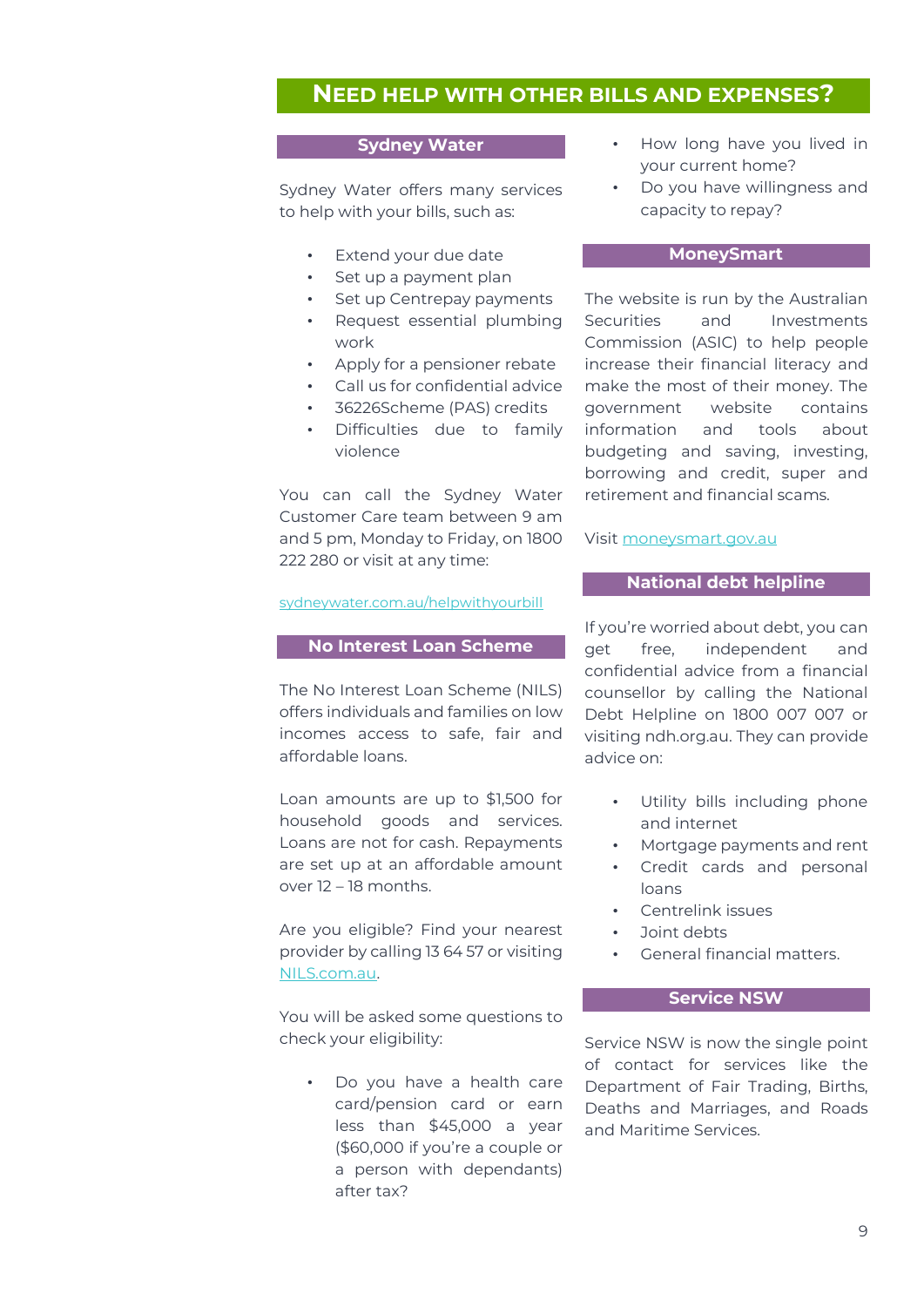They also run the Cost of Living program, designed to help you find NSW Government

rebates and savings that are relevant to you, such as:

- Family Energy rebate
- Active Kids voucher
- Pension Travel vouchers
- Gas rebates

Call 13 77 88 or visit [service.nsw.gov.au](http://service.nsw.gov.au/)

#### **Know of anymore?**

Contact us o[n welfare@antiochian.org.au](mailto:welfare@antiochian.org.au)

### **LEGAL SERVICES**

#### **Redfern Legal Centre**

<span id="page-9-1"></span><span id="page-9-0"></span>has published a factsheet regarding the lockdown laws and police power. Please help to promote this useful resource to community networks.

<https://rlc.org.au/publication/factsheet-no-7-covid19-police-powers>

<span id="page-9-2"></span>[https://rlc.org.au/sites/default/files/attachments/221021g1-NSW-COVID-](https://rlc.org.au/sites/default/files/attachments/221021g1-NSW-COVID-19%20public-health-and-police-powers.pdf)[19%20public-health-and-police-powers.pdf](https://rlc.org.au/sites/default/files/attachments/221021g1-NSW-COVID-19%20public-health-and-police-powers.pdf)

#### **South-West Sydney Legal Centre**

[https://www.swslc.org.au](https://www.swslc.org.au/) flyer attached of services.

#### **Services include:**

- Free telephone legal advice in most areas of the law
- Free or reduced fee\* assistance with the preparation of legal documents
- Free or reduced fee\* legal representation for eligible individuals subject to available resources and priority ranking of matter type
- Free legal seminars for service providers, groups and the public

\*fees are calculated on a sliding scale based on a client's income and assets. The fees we do charge go back into supporting our services.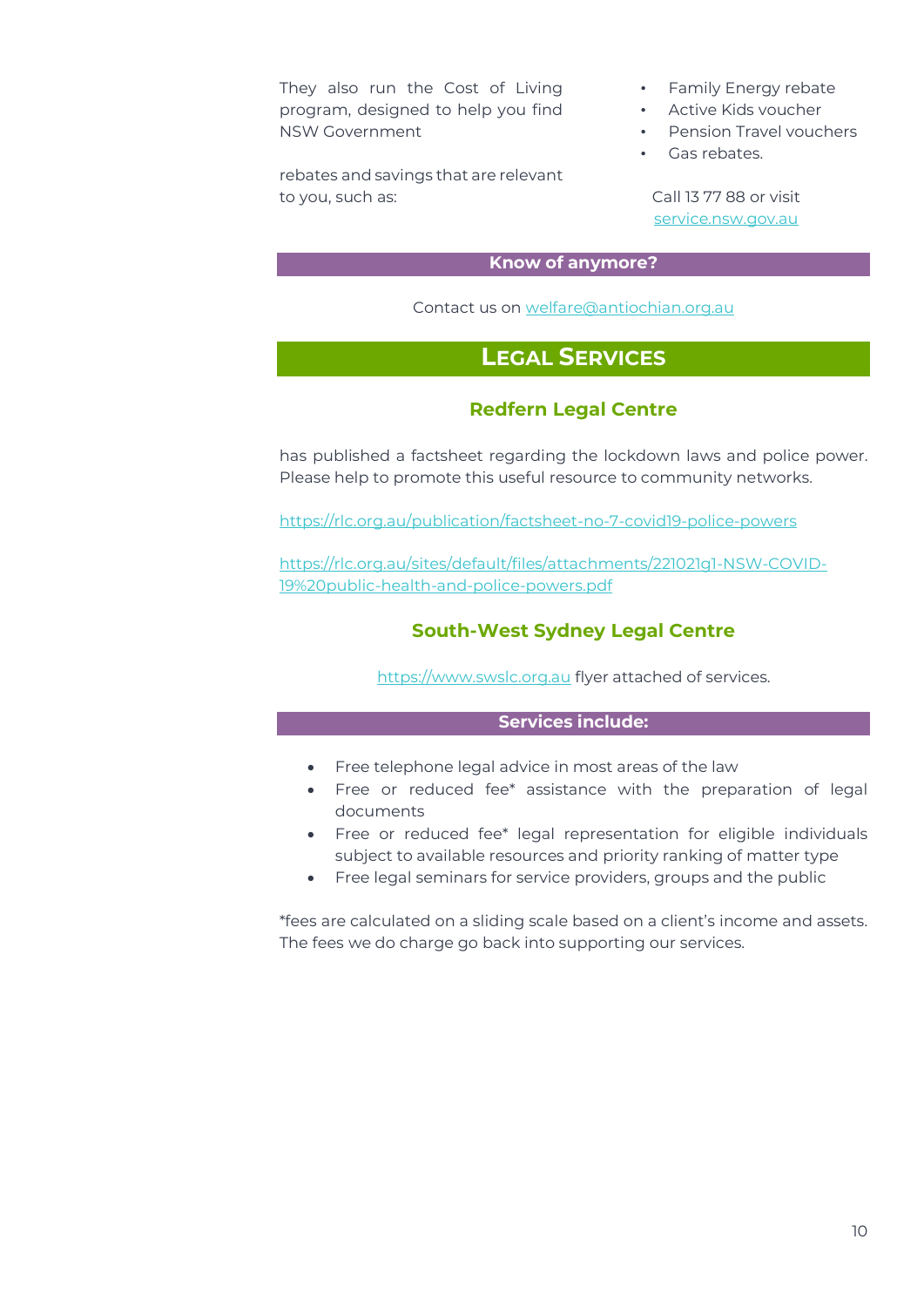### **PARENTING**

#### **COVID-19 Parenting Tips**

<span id="page-10-1"></span><span id="page-10-0"></span>*Parenting during COVID-19 can be extra hard. It's normal to feel stressed and overwhelmed. Here are 6 tips to make things easier for you and your children.*



### **Spend quality time** with your children.

Just 5 minutes every day can make a big difference. It helps children feel loved and important.



### **Praise your child when** they are behaving well.

Try praising your child or teenager for something they have done well. They may not show it, but you'll see them doing that good thing again. It will also reassure them that you notice and care.



### **Say the behaviour** you want to see.

Use positive words when telling your child what to do; like "Please put your clothes away" (instead of "Don't make a mess").



### **Create a flexible but** consistent daily routine.

Make a schedule for you and your children that has time for structured activities as well as free time. This can help children feel more secure and better behaved.



### **When children** misbehave.

Catch difficult behaviour early and redirect your children with something interesting or fun.



### **Take care** of yourself.

Talk to someone when you feel lonely. Take 5 deep breaths when you feel stress or anger. You are not alone.